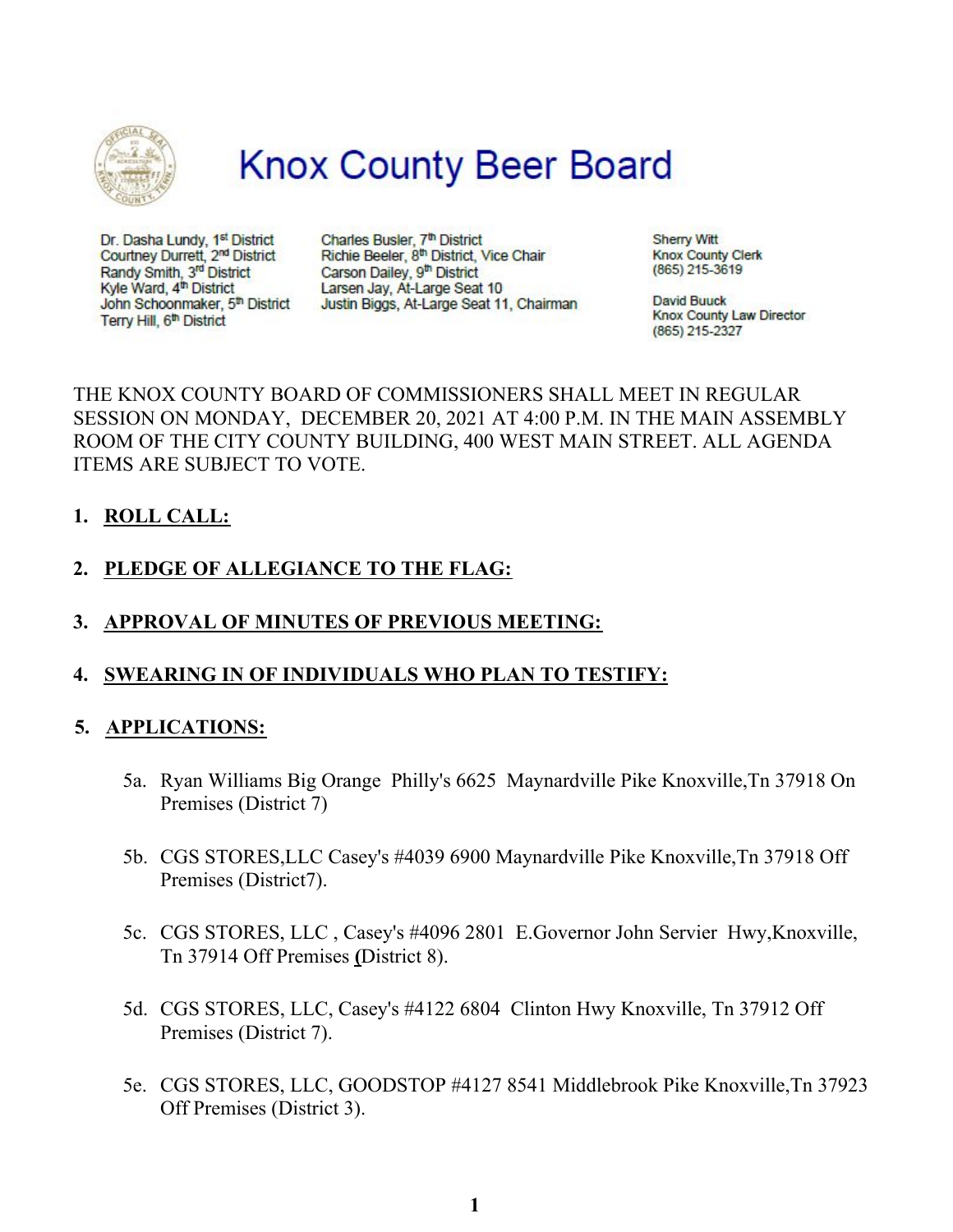# **6. ADJOURNMENT:**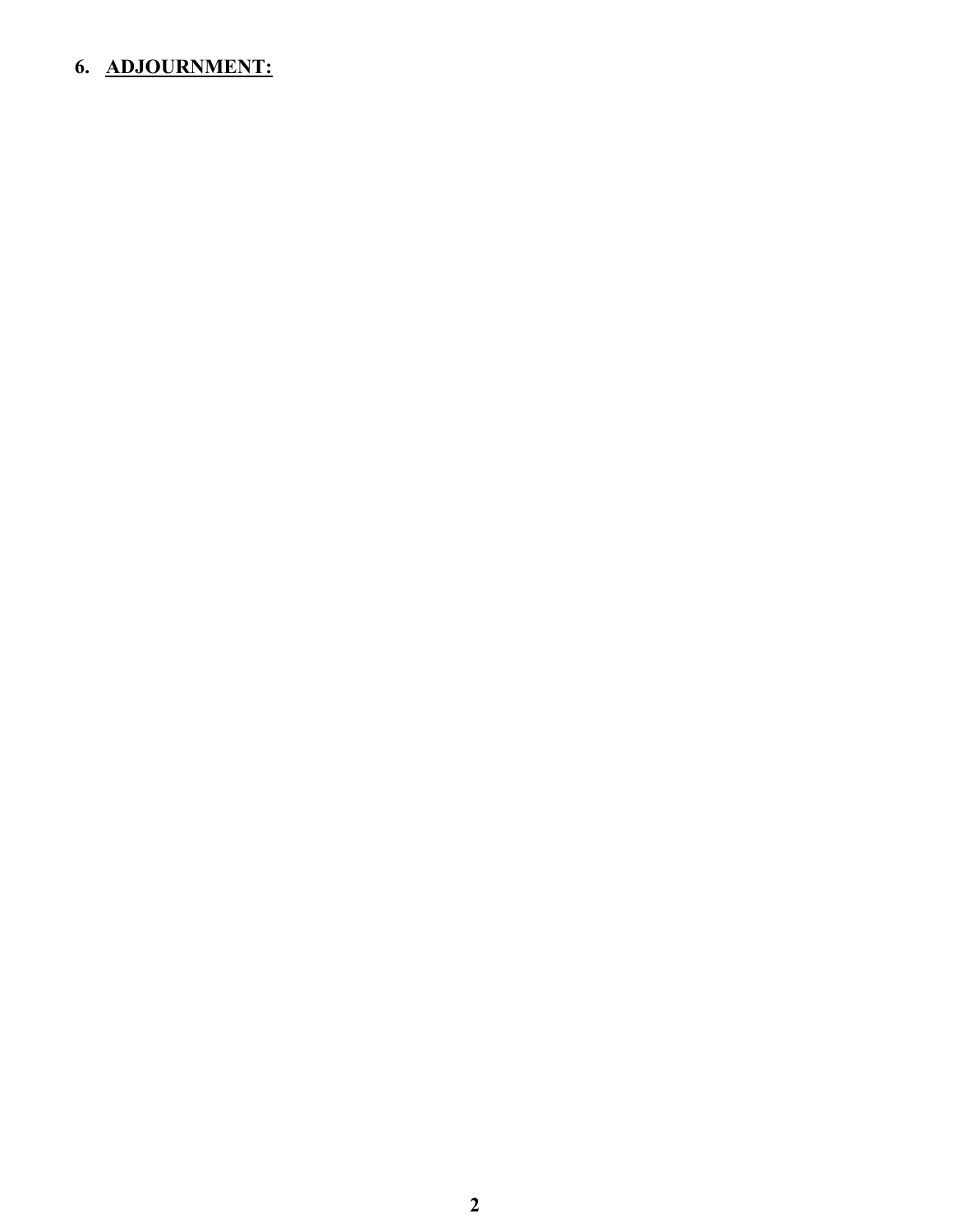| <b>RLA-12935</b>               |                            | 5a. |
|--------------------------------|----------------------------|-----|
| <b>Beer Board</b>              |                            |     |
| Meeting Date:                  | 12/20/2021                 |     |
| Requested By:                  | Kathy Dailey, COUNTY CLERK |     |
| Department:                    | <b>COUNTY CLERK</b>        |     |
| Requires Expenditure of Funds: | Funded in Current Budget:  |     |
| <b>Appropriation Required:</b> |                            |     |
| Information                    |                            |     |

#### **CAPTION**

Ryan Williams Big Orange Philly's 6625 Maynardville Pike Knoxville,Tn 37918 On Premises (District 7)

Attachments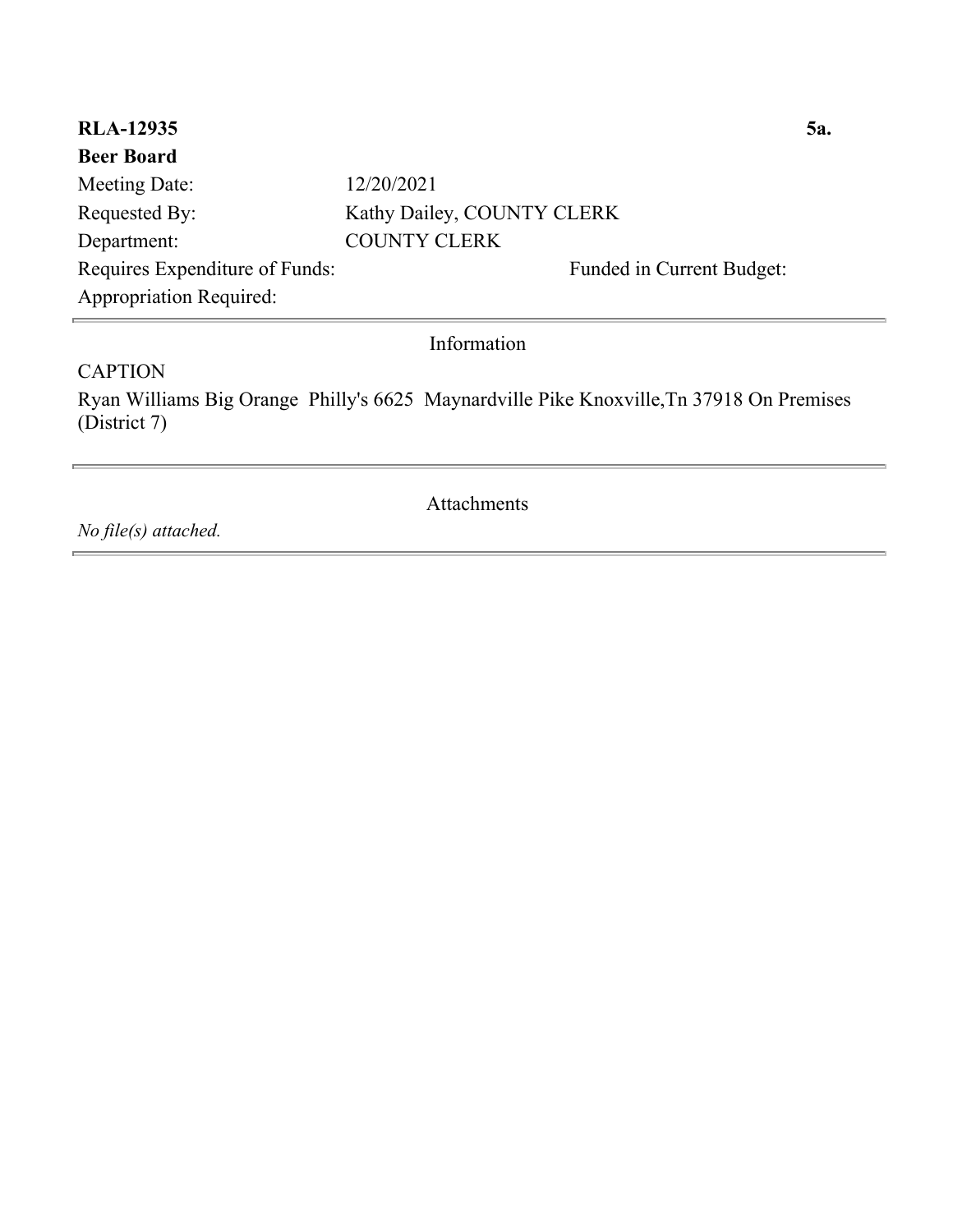| <b>RLA-12936</b>               |                            | 5b. |
|--------------------------------|----------------------------|-----|
| <b>Beer Board</b>              |                            |     |
| Meeting Date:                  | 12/20/2021                 |     |
| Requested By:                  | Kathy Dailey, COUNTY CLERK |     |
| Department:                    | <b>COUNTY CLERK</b>        |     |
| Requires Expenditure of Funds: | Funded in Current Budget:  |     |
| <b>Appropriation Required:</b> |                            |     |
| Information                    |                            |     |

**CAPTION** CGS STORES,LLC Casey's #4039 6900 Maynardville Pike Knoxville,Tn 37918 Off Premises (District7).

Attachments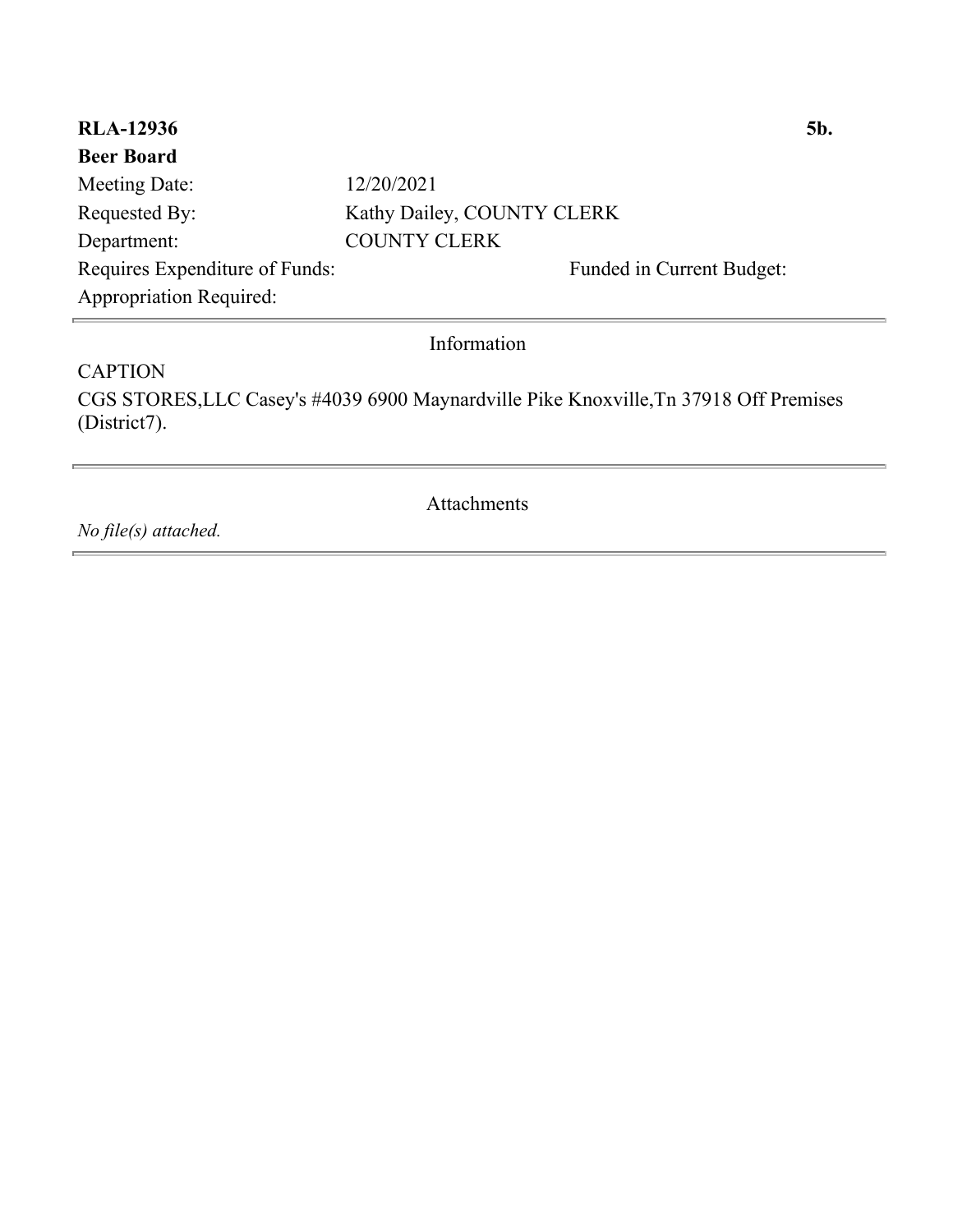| <b>RLA-12938</b>               |                            | 5c. |
|--------------------------------|----------------------------|-----|
| <b>Beer Board</b>              |                            |     |
| Meeting Date:                  | 12/20/2021                 |     |
| Requested By:                  | Kathy Dailey, COUNTY CLERK |     |
| Department:                    | <b>COUNTY CLERK</b>        |     |
| Requires Expenditure of Funds: | Funded in Current Budget:  |     |
| <b>Appropriation Required:</b> |                            |     |
| Information                    |                            |     |

**CAPTION** CGS STORES, LLC , Casey's #4096 2801 E.Governor John Servier Hwy,Knoxville, Tn 37914 Off Premises **(**District 8).

Attachments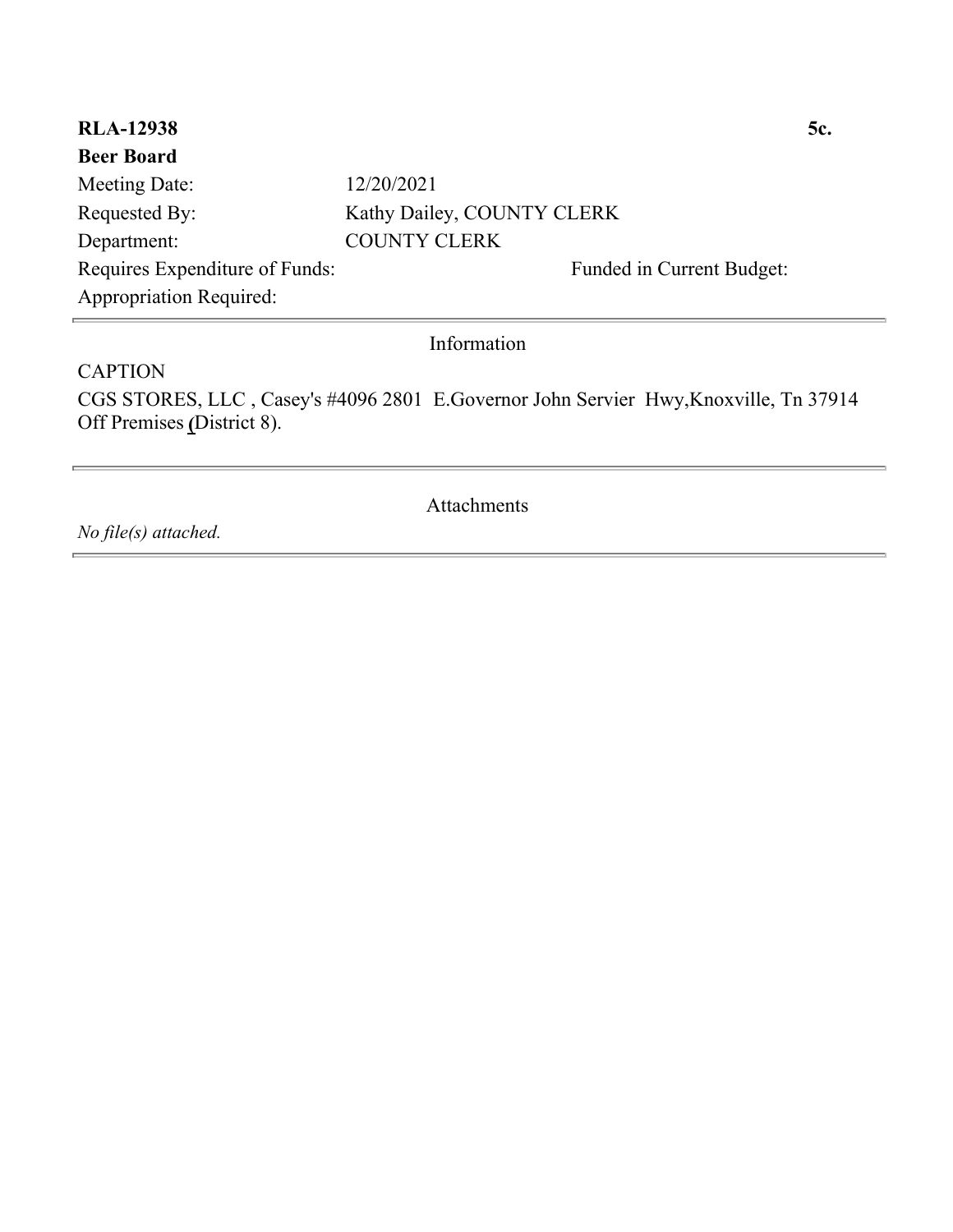| <b>RLA-12939</b>               |                            | 5d. |
|--------------------------------|----------------------------|-----|
| <b>Beer Board</b>              |                            |     |
| Meeting Date:                  | 12/20/2021                 |     |
| Requested By:                  | Kathy Dailey, COUNTY CLERK |     |
| Department:                    | <b>COUNTY CLERK</b>        |     |
| Requires Expenditure of Funds: | Funded in Current Budget:  |     |
| <b>Appropriation Required:</b> |                            |     |
| Information                    |                            |     |

**CAPTION** CGS STORES, LLC, Casey's #4122 6804 Clinton Hwy Knoxville, Tn 37912 Off Premises (District 7).

Attachments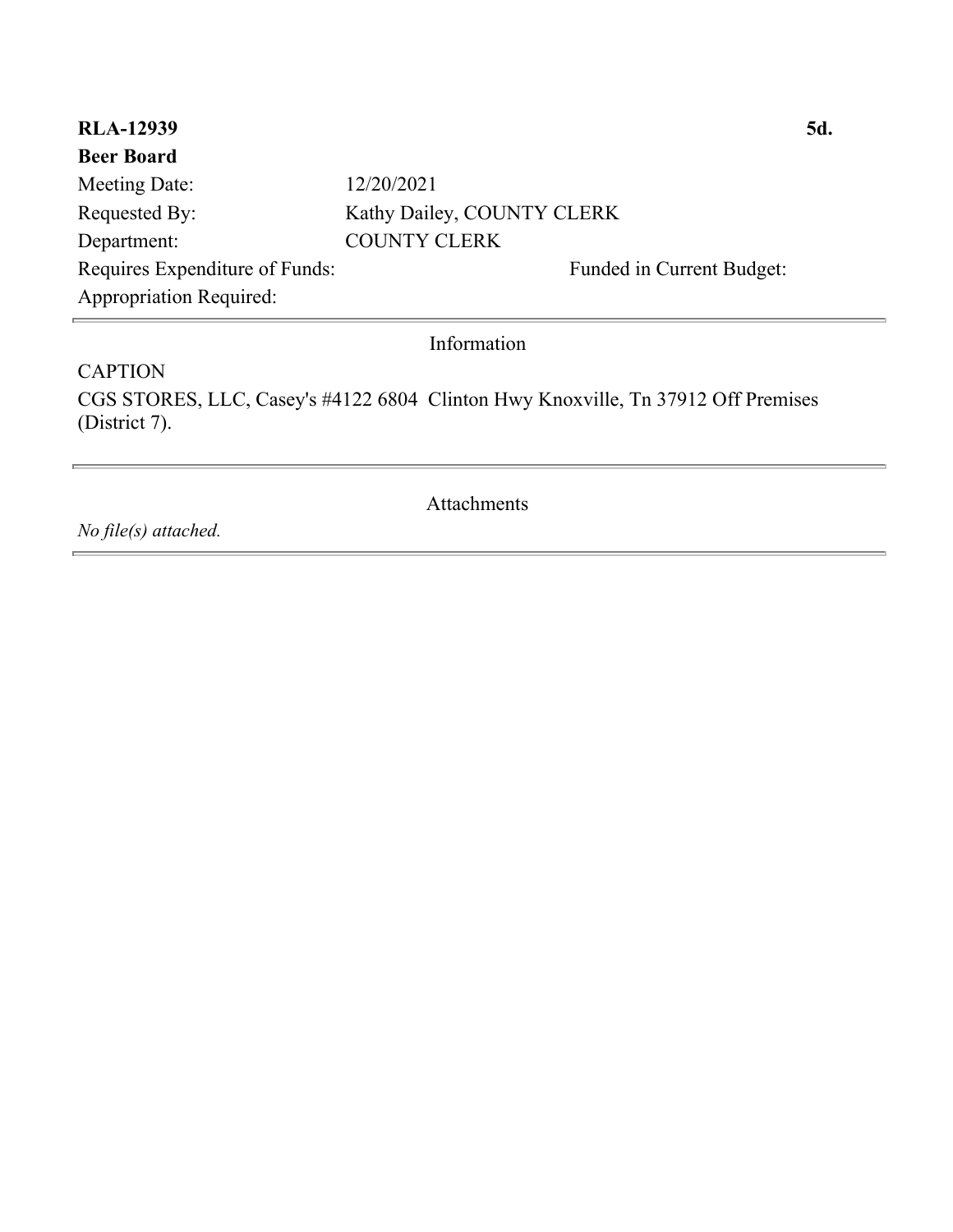| <b>RLA-12940</b>               |                            | <b>5e.</b> |
|--------------------------------|----------------------------|------------|
| <b>Beer Board</b>              |                            |            |
| Meeting Date:                  | 12/20/2021                 |            |
| Requested By:                  | Kathy Dailey, COUNTY CLERK |            |
| Department:                    | <b>COUNTY CLERK</b>        |            |
| Requires Expenditure of Funds: | Funded in Current Budget:  |            |
| <b>Appropriation Required:</b> |                            |            |
|                                |                            |            |

Information

**CAPTION** CGS STORES, LLC, GOODSTOP #4127 8541 Middlebrook Pike Knoxville,Tn 37923 Off Premises (District 3).

Attachments

*No file(s) attached.*

Ē.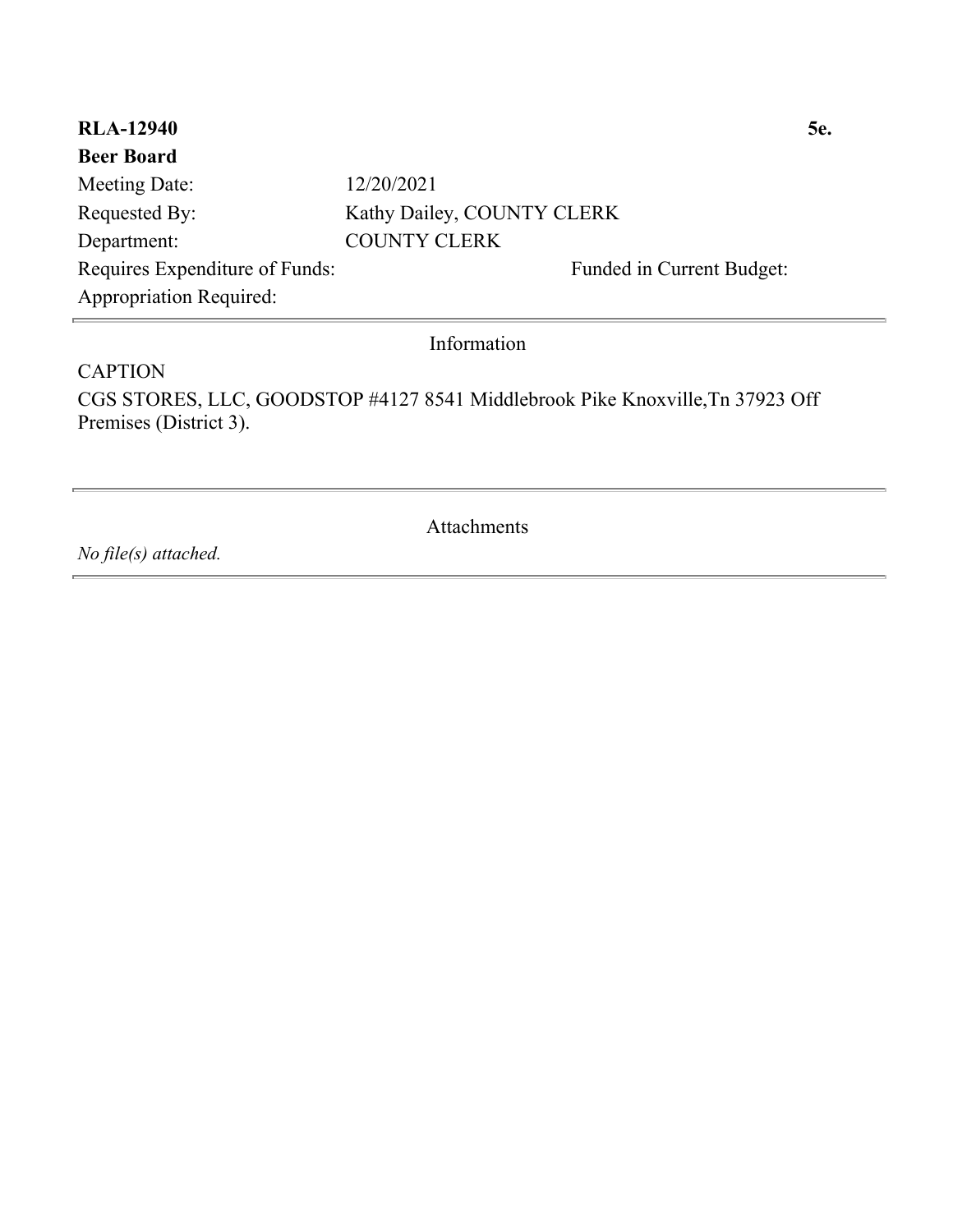| <b>RLA-12934</b>               |                            |  |
|--------------------------------|----------------------------|--|
| <b>Beer Board</b>              |                            |  |
| Meeting Date:                  | 12/20/2021                 |  |
| Requested By:                  | Kathy Dailey, COUNTY CLERK |  |
| Department:                    | <b>COUNTY CLERK</b>        |  |
| Requires Expenditure of Funds: | Funded in Current Budget:  |  |
| <b>Appropriation Required:</b> |                            |  |
| Information                    |                            |  |
| <b>CAPTION</b>                 |                            |  |
| 5. APPLICATIONS:               |                            |  |

Attachments

*No file(s) attached.*

Ē.